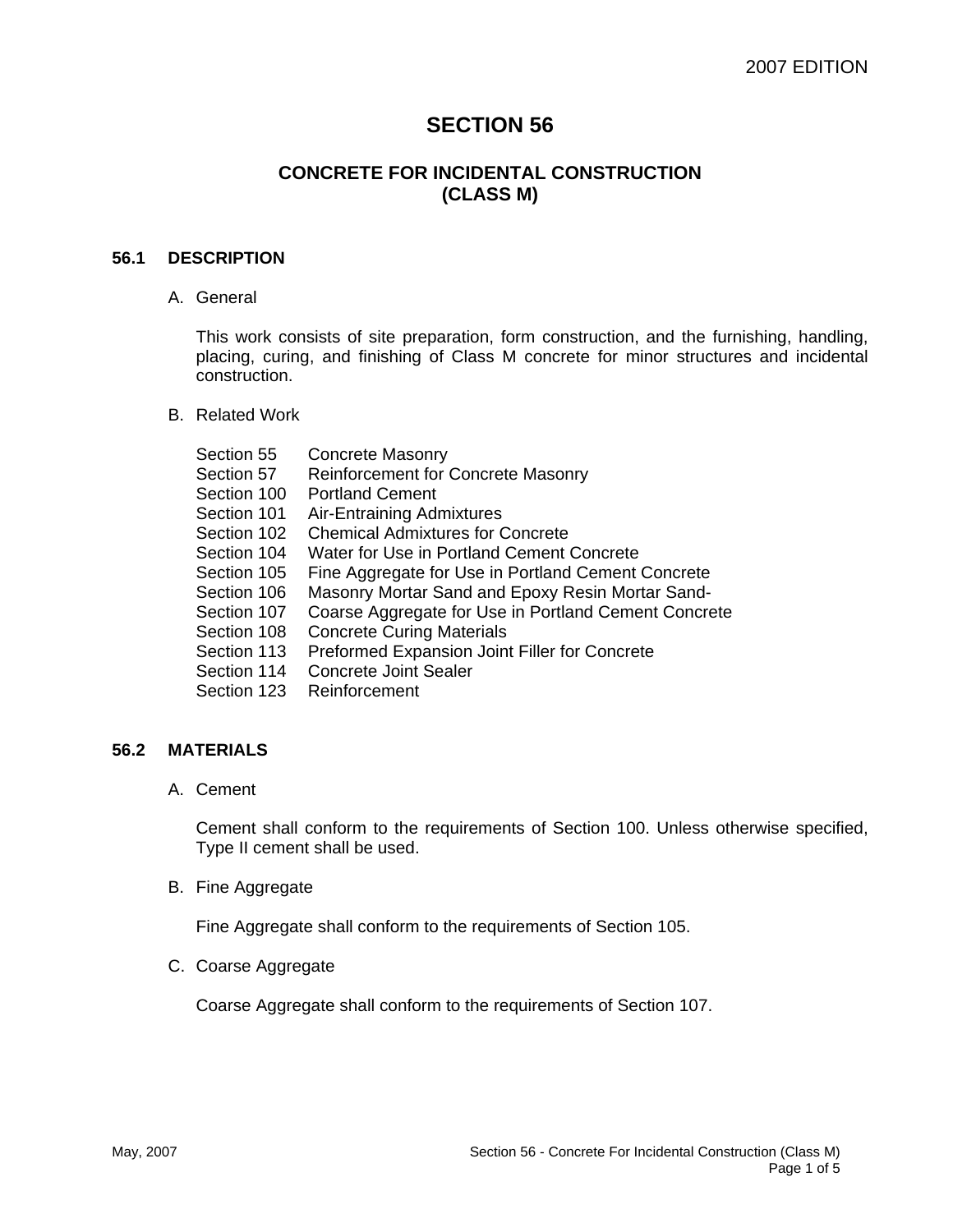D. Water

Water shall conform to the requirements of Section 104.

E. Admixtures

Admixtures shall conform to the requirements of Sections 101 and 102.

F. Reinforcing Steel

Reinforcing Steel shall conform to the requirements of Sections 57 and 123.

G. Curing Materials

Curing Materials shall conform to the requirements of Section 108 and shall be white pigmented.

H. Joint Filler

Joint Filler shall conform to the requirements of Section 113.

I. Joint Sealer

Joint Sealer shall conform to the requirements of Section 114.

### **56.3 CONSTRUCTION REQUIREMENTS**

The supplier of Class M Concrete will be required to furnish a written statement certifying that the concrete furnished meets the applicable requirements of Section 56 for Class M-5 or M-6 concrete.

A. Concrete Quality and Proportion

Class M concrete will be designated on the plans as Class M-5 Concrete or Class M-6 Concrete. If no designation is given, it shall be assumed to be M-6 Concrete. M-5 concrete is acceptable only for special applications with written approval of the Engineer.

When Class M-5 concrete is designated, the following requirements shall apply:

- 1. The concrete aggregate mixture shall contain a minimum of fifty percent (50%) coarse aggregate by weight.
- 2. The mixture shall contain at least five hundred (500) pounds of cement per cubic yard.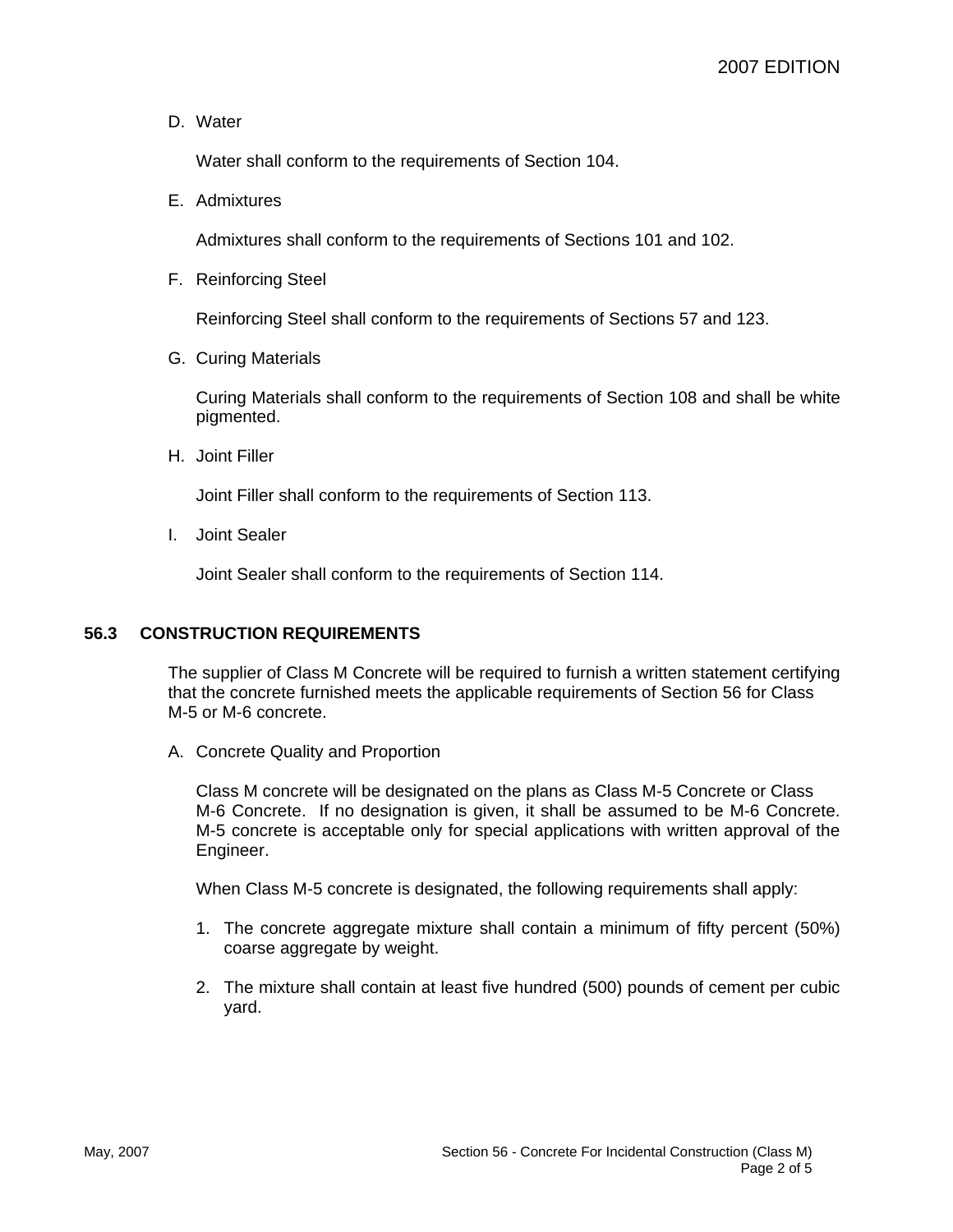3. The minimum twenty-eight (28) day compressive strength shall be three thousand (3000) psi.

When Class M-6 concrete is designated, the following requirements shall apply:

- 1. The concrete aggregate mixture shall contain a minimum of fifty percent (50%) coarse aggregate by weight.
- 2. The mixture shall contain at least six hundred (600) pounds of cement per cubic yard.
- 3. The minimum twenty-eight (28) day compressive strength shall be four thousand (4000) psi.

Class M-5 and M-6 concrete shall conform to the following slump and entrained air requirements:

- 1. The slump at time of placement shall not exceed four and one half  $(4 \frac{1}{2})$  inches.
- 2. The concrete destined to experience repeated freeze and thaw cycles shall contain between four and five tenths percent (4.5%) and seven and five-tenths percent (7.5%) entrained air. Air shall be, entrained by an approved air-entraining admixture. Where the concrete is not required to experience freeze-thaw and is to receive a burnished finish, air entrainment add mixtures shall be deleted from the mix.
- B. Equipment
	- 1. Batching, mixing, and hauling equipment shall be to the satisfaction of the Engineer.
	- 2. Wood and metal forms shall meet the requirements of Section 55.
- C. Handling, Measuring, and Batching Materials

Handling, measuring, and batching materials shall be to the satisfaction of the Engineer.

D. Mixing Concrete

Concrete shall be mixed to the satisfaction of the Engineer.

E. Limitations of Mixing

Limitations of mixing shall conform to Section 55.

F. Concrete Delivery Requirements

Concrete delivery requirements shall conform to Section 55.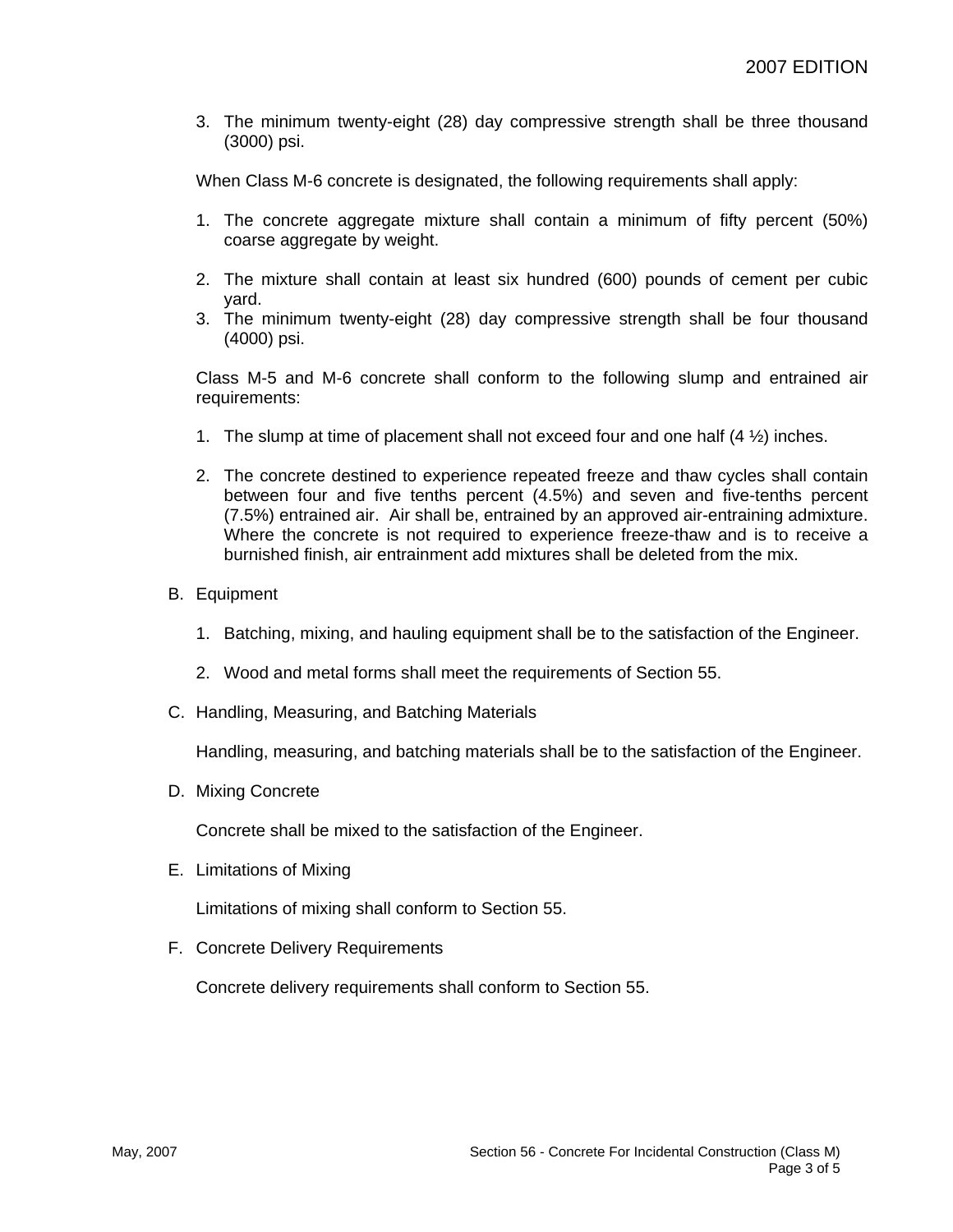G. Concrete Placing Requirements

Concrete placing requirements shall conform to Section 55. Placement of concrete on a frozen surface or frost of any depth will not be permitted.

H. Depositing Concrete in Water

Depositing concrete in water shall conform to the requirements of Section 55.

I. Protection of Concrete

Unless otherwise provided on the plans or other contract documents, concrete shall be maintained above thirty-two (32) degrees F. until it has attained a compressive strength of one thousand five hundred (1500) psi as determined by a properly calibrated maturity meter or by compressive cylinder testing.

- J. Removal of formwork, construction of superimposed elements, backfilling, and application of live loads shall be as approved by the Engineer.
- K. Joints

Joints shall be constructed as per Section 55.

L. Curing Concrete

Curing concrete shall conform to the requirements of Section 55.

M. Surface Finish

Surface finish shall conform to the requirements of Section 55.

#### **56.4 METHOD OF MEASUREMENT**

Class M concrete shall be measured in accordance with neat line dimensions shown on the plans, unless changes are ordered during construction. Volumes will be computed to the nearest one-tenth (0.1) cubic yard.

Deductions will not be made for concrete displaced by pipes or conduits less than six (6) inches in diameter, reinforcing and structural steel, weep holes, joints, drains and chamfers or fillets less than one square inch in cross section.

### **56.5 BASIS OF PAYMENT**

The accepted quantity of Class M concrete will be paid for at contract unit price per cubic yard to the nearest tenth (0.1) cubic yard.